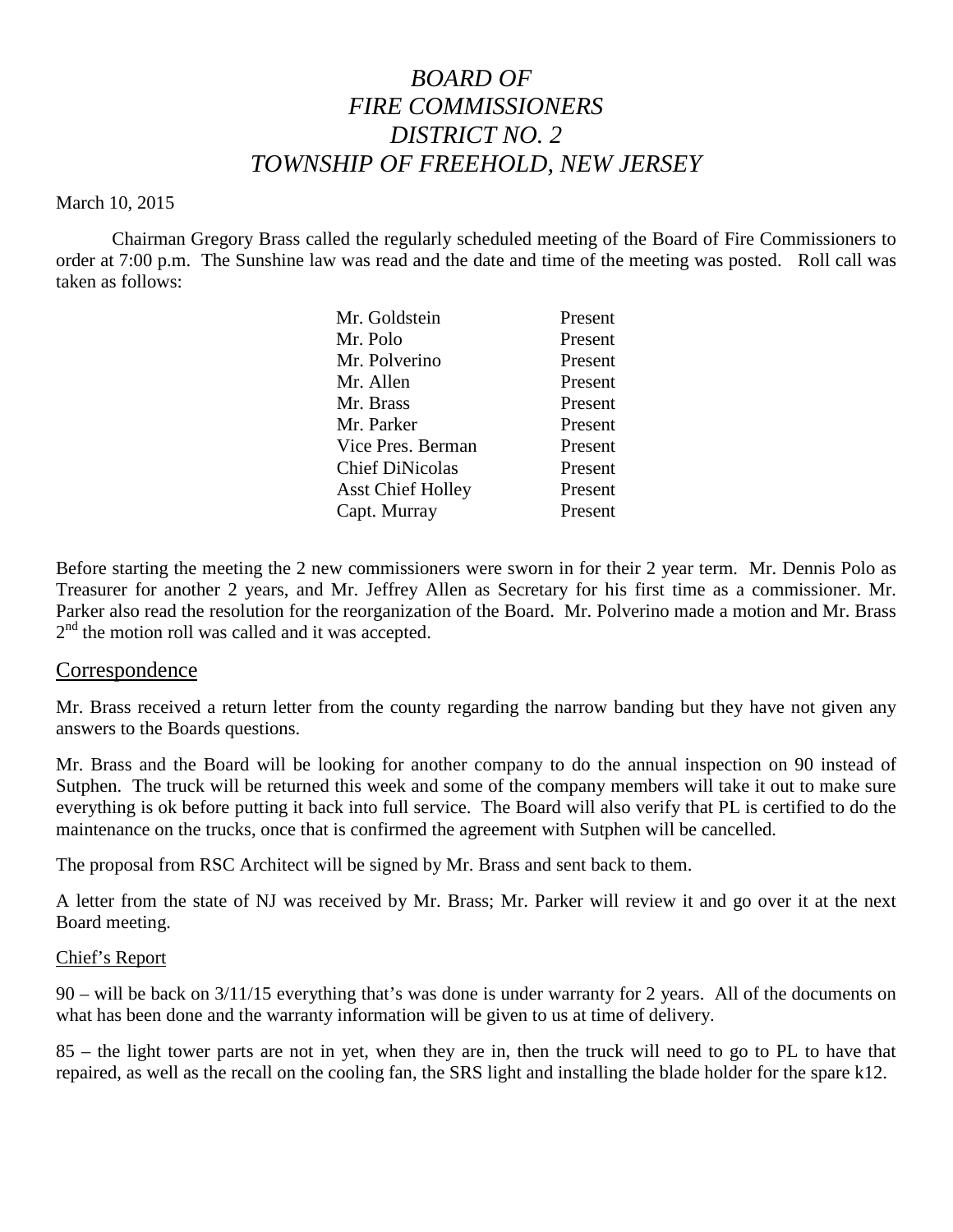The radios for 73, 77, main base and Daniels Way are ordered. The 10 minitor 6 pagers will be in next week. The cost of the radios with install will be \$13,889.25.

The chief would like to make sure it is ok to put the insurance information on the medical cards that they carry. The Board has okayed that and the information will be put on all of the cards.

The light bars for 73,75,76 will cost \$16,755.12 from E. coast Emergency Lighting which is on state bid. Mr. Goldstein made a motion to purchase the light bars and role was called and it was approved.

The chief would like to purchase new harnesses for members for bail out the series 2 will cost \$300 each and to get the Genitor it will cost \$207 +the cost to put additional loops on the jackets. These harnesses would replace the existing ones, which are insufficient for bail out. Asst. Chief Holley will get more information to bring back to the Board.

The chief would like to purchase webbing from First Due the cost would be \$241.96 and it would be cut into 30' sections.

The chief is looking at getting a demo of a G1pager which can hold up to 67 channels the cost per pager would be \$439 with lifetime updates for free. He will let the Board know what he thinks of the pager after he has tried it out.

A group letter is going to be sent to the undersheriff regarding the radio situation. As it stands right now officers will have to carry 2 pagers with them.

## Radio and Alarm

Everything is good.

### Building

Everything is good.

#### Insurance

Mr. Goldstein is still having issues getting information from members for LOSAP. He will give the members one more chance to fill out the paperwork for this year.

#### Maintenance

Good.

#### New Business

Nothing at this time.

#### Old Business

Mr. Goldstein has 2 fire companies one in Middletown and the other in Manalapan who are interested in seeing the old rescue. He will set up a time for them to come and see it.

#### Treasurer

Mr. Polo received the certified copy of the approved budget for 2015 which will be on file in the commissioners office. He has also submitted the voucher to the township for the  $1<sup>st</sup>$  quarter payment of \$273,724.25. The Board will also be received 2 checks from Travelers they are refunds from the audit in the amounts of \$2,955 and \$4,370 which were deposited on February 18, 2015.